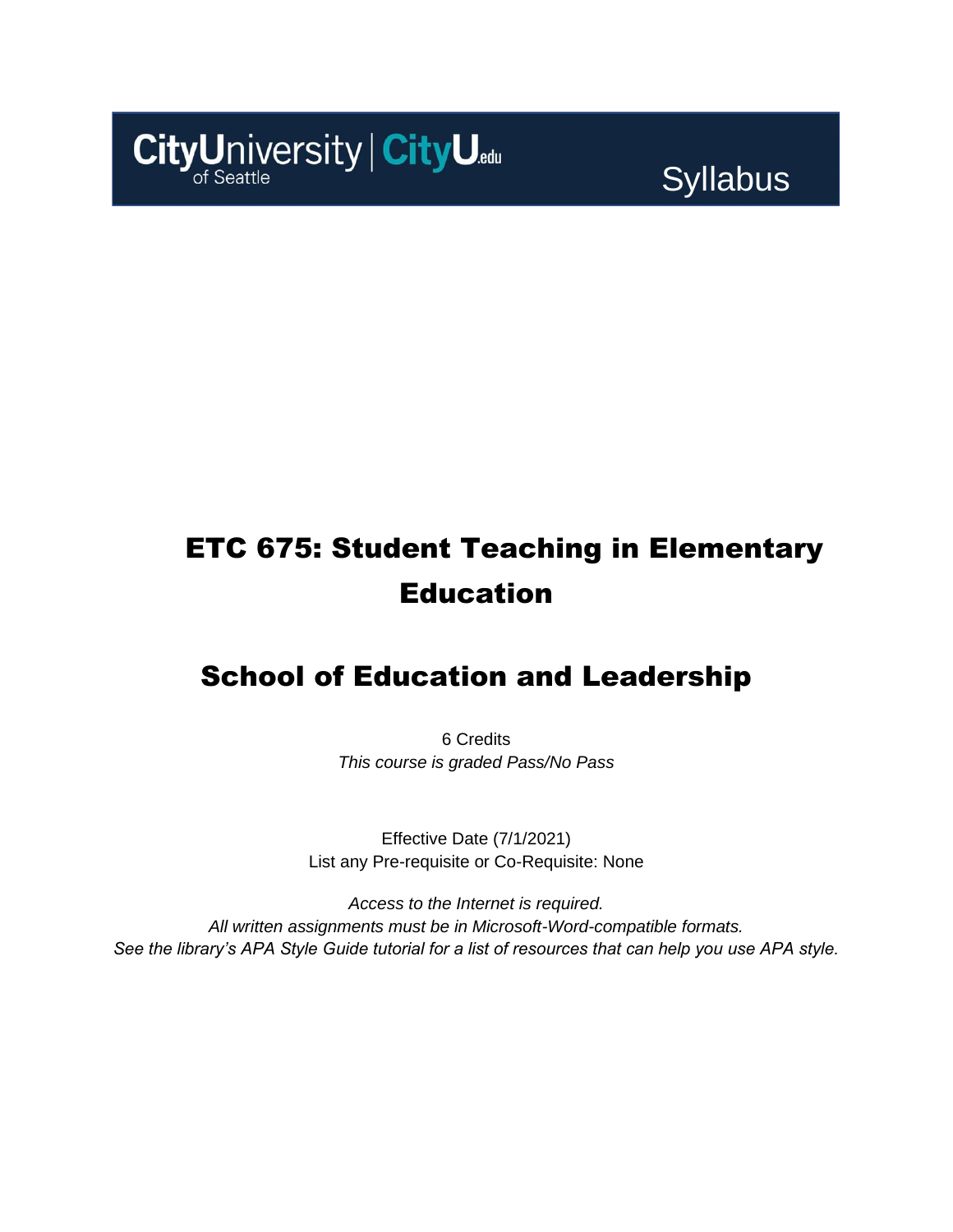## Faculty Information

Professional experience information for instructors is found under *Faculty Information* in the online course menu.

### Contact Information

Contact information for instructors is found under *Faculty Information* in the online course menu.

## Course Description

In Student Teaching, candidates seeking an Elementary Education K-8 endorsement co-teach with a cooperating teacher in a K-8 school placement for the required number of days to develop and demonstrate the full-time responsibilities of a teacher and make a positive impact on student learning. During student teaching, candidates exhibit essential dispositions; demonstrate skill in planning, engagement, assessment, and reflection upon student learning; participate in a learning community; and collect evidence of performance that connects with standards and criteria for pre-service teachers. Through successful completion of student teaching, candidates demonstrate endorsement competencies required for residency teacher certification with an Elementary Education K-8 endorsement. Candidates seeking an approved second endorsement in this course must also demonstrate competencies of the second endorsement.

### Course Resources

Required and recommended resources to complete coursework and assignments are found on the course [Reading List.](https://cityu.alma.exlibrisgroup.com/leganto/login?auth=SAML) The reading list can be found under *Course Information* in Blackboard as well as from the library homepage ("Find Your Textbook" button).

**Note**: Required resources that must be purchased by the student are tagged "Purchase from a vendor of your choosing." Required resources with a direct link, "Available through CityU Library", are available electronically at no cost to students.

Students in Canada may purchase course resources from the [Canada Bookstore,](https://www.cityubookstore.ca/index.asp) and students outside the U.S. and Canada should contact their advisor or textbook coordinator for additional information.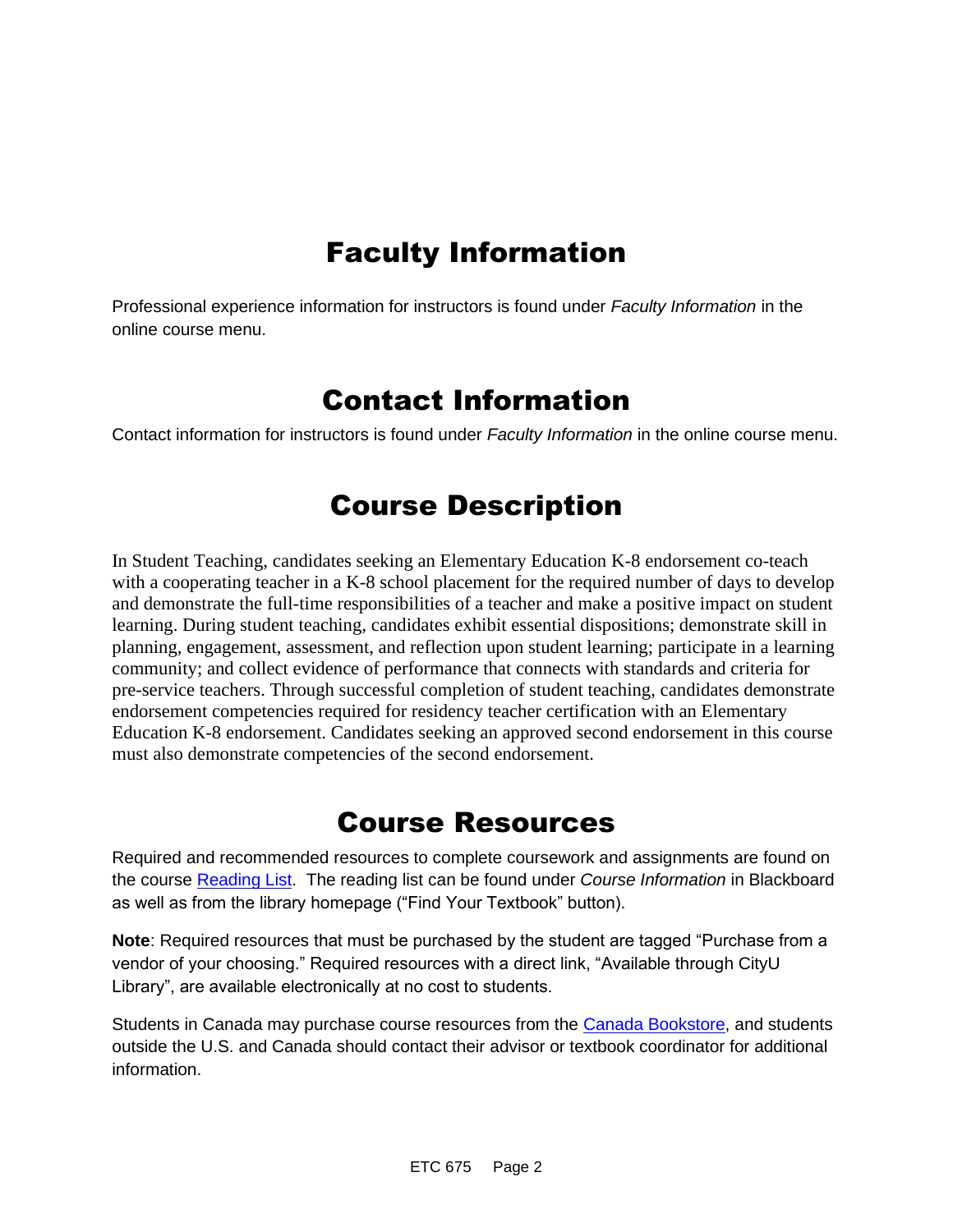## Course Outcomes

This course will prepare students to:

- Demonstrate skill in assessment of student learning
- Exhibit essential dispositions of a professional educator
- Involve families and communities in student learning
- Demonstrate skill in planning for instruction
- Demonstrate positive impact on student learning
- Demonstrate skill in reflection to improve practice and student learning
- Demonstrate skill in engaging students in meaningful learning activities.

### Shared Agreements

Our primary commitment is to **build relationships** both with each other and within ourselves. We share a *collective goal* of becoming critically conscious educators who are prepared to serve all students in our classrooms. A positive learning experience relies on creating an atmosphere where space is held for *multiple truths* to coexist, and where we begin to *notice and name power dynamics* in our own group and also in the education system, its processes, and its policies. We acknowledge that differences among our identities, social backgrounds and experiences will influence our perspectives and those of others*.* We agree to *share our truths bravely*, to *acknowledge the humanity* of each other and ourselves, and to *look for learning* in ourselves and others.

*\*\*We agree to keep confidential all issues of a personal or professional nature that are discussed in class.\*\**

*\*\*adapted from Color Brave Spaces by Equity Matters (2021). [www.equitymattersnw.com](http://www.equitymattersnw.com/)*

### Grading Scale

The grades earned for the course will be calculated as a P or NP, as defined in the current University Catalog [\(https://www.cityu.edu/catalog/\)](https://www.cityu.edu/catalog/).

Grading rubrics with details on how each assignment will be graded are located under *Assignments* and/or in *My Grades* in the online course menu. Students should review the rubric for each assignment prior to completing their work in order to understand how it will be assessed.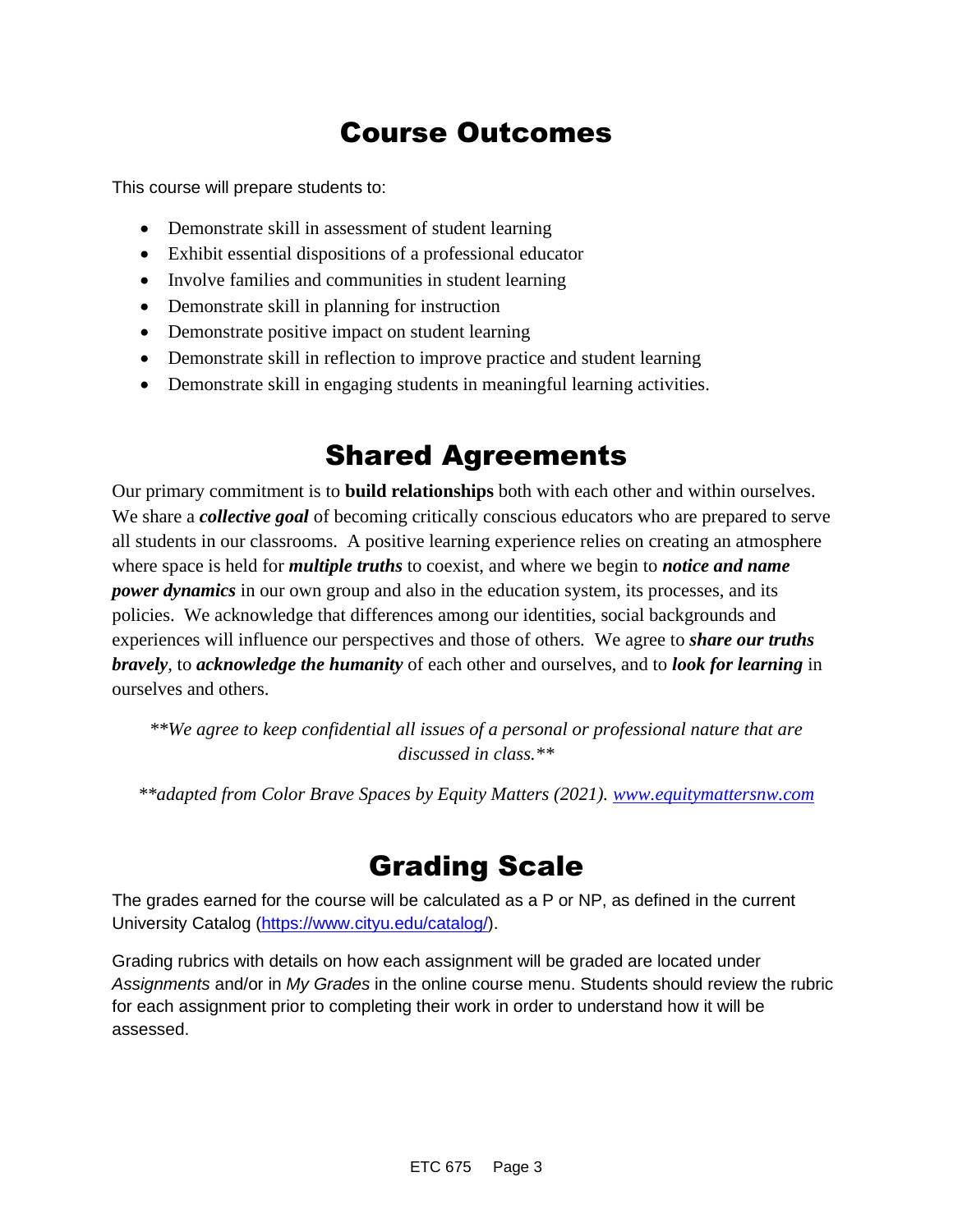## Course Assignments and Grading

#### Observations by Field Supervisor

Candidates complete the required number of observations by their assigned university field supervisor. This observation should be in the endorsement area sought for certification, and should include a lesson plan, observation of implementation of that lesson plan, and a debrief with the field supervisor to engage in reflective analysis about planning, instruction, or assessment. The focus of these reflections will be to enhance candidate's ability to analyze and improve teaching practices in the endorsement area they seek.

### Hours Log

Candidates will complete an hours log representing the time spent in their field experience placement. Candidates should complete separate hours logs for each endorsement area.

### Professional Growth Plan (PGP)

Candidates create a professional growth plan (PGP) to inform growth for the first year of certified teaching. This document is required in order to complete certification. The template and additional instructions for completing the PGP can be found on the state PESB website.

### Instructor Determined Assignments (if applicable)

The instructor may add additional assignments and/or make alterations to meet changes in program, state, and/or district guidelines for teacher candidates. Any additions or adaptations will be noted in the blackboard shell. Candidates should participate and engage in all classwork, including required assignments, class discussions, activities, and instructor-determined assignments. Candidates should work to meet essential dispositions criteria not only in the field, but also in their coursework, whether online or in person.

### Participation, Engagement, and Essential Dispositions

Candidates should participate and engage in all classwork, including required assignments, class discussions, activities, and instructor-determined assignments. Candidates should work to meet essential dispositions criteria not only in the field, but also in their coursework, whether online or in person.

### Course Policies

#### **Participation**

Participation will be graded based on engagement in class discussions and activities (both online and mixed modes). Online-only courses will be determined via active engagement in weekly discussion boards or other interactive opportunities provided by the instructor. Mixed mode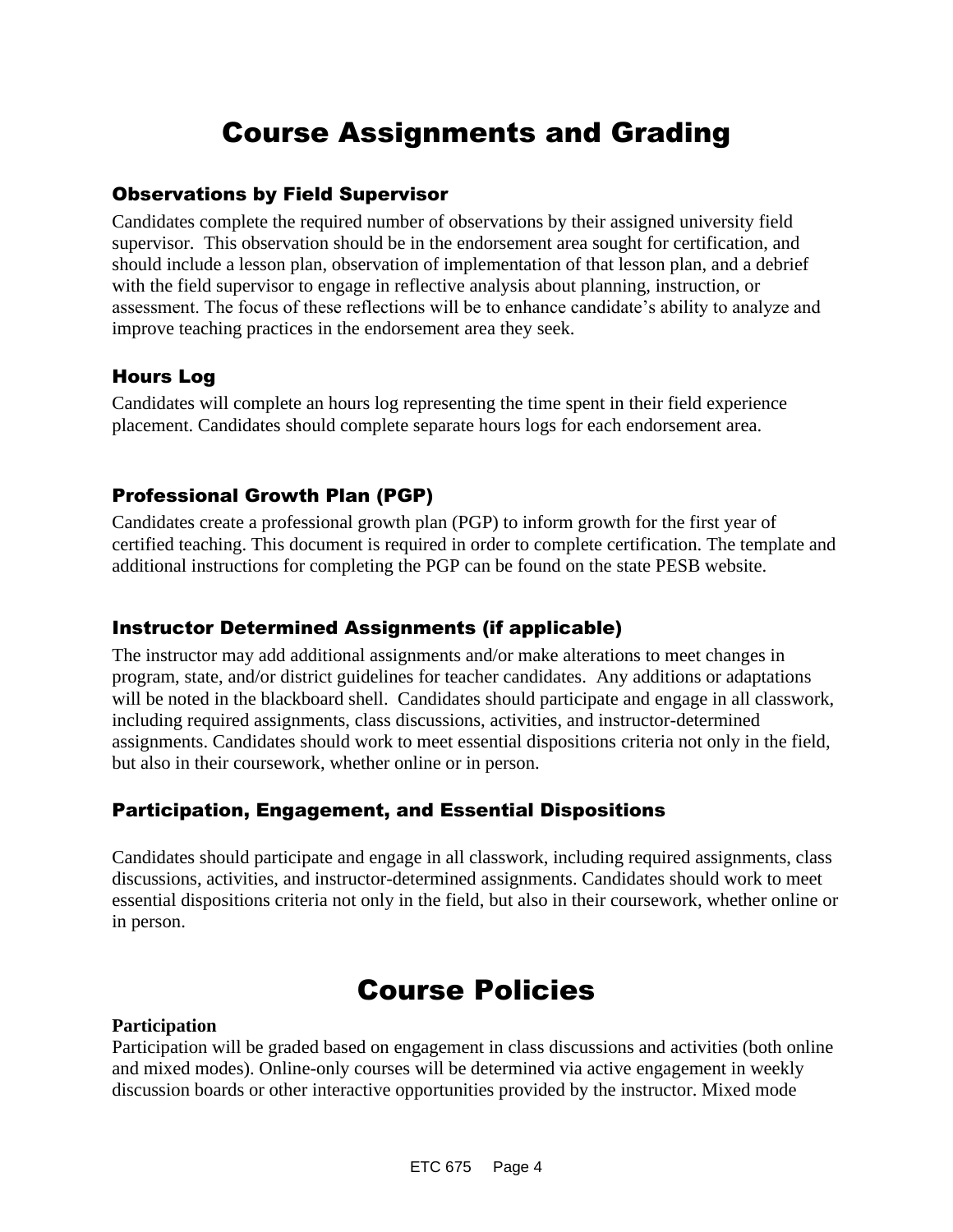courses will be determined based on presence in class and engagement with content and peers both within and outside of face-to-face class sessions.

## University Policies

You are responsible for understanding and adhering to all of City University of Seattle's academic policies. The most current versions of these policies can be found in the University Catalog that is linked from the CityU Web site.

### Antidiscrimination

City University of Seattle and its staff and faculty are committed to supporting our students. We value equity, diversity, and inclusion as a way of life as well as the educational opportunities it provides. City U will not tolerate any form of discrimination based on race, color, ethnicity, sexual orientation, gender identification, socioeconomic status, or religious values. If you have experienced any discrimination based on any of the above, we encourage you to report this to the University. Please report this to your instructor. If you do not feel safe reporting this to your instructor, please report to the Provost or to the Vice President of Student Affairs.

### Non-Discrimination & Prohibition of Sexual Misconduct

City University of Seattle adheres to all federal, state, and local civil rights laws prohibiting discrimination in employment and education. The University is committed to ensuring that the education environment is bounded by standards of mutual respect and safety and is free from discriminatory practices.

In the U.S., the University is required by Title IX of the Education Amendments of 1972 to ensure that all of its education programs and activities do not discriminate on the basis of sex/gender. Sex includes sex, sex stereotypes, gender identity, gender expression, sexual orientation, and pregnancy or parenting status. Sexual harassment, sexual assault, dating and domestic violence, and stalking are forms of sex discrimination, which are prohibited under Title IX and by City University of Seattle policy. City University of Seattle also prohibits retaliation against any person opposing discrimination or participating in any discrimination investigation or complaint process internal or external to the institution. Questions regarding Title IX, including its application and/or concerns about noncompliance, should be directed to the Title IX Coordinator. For a complete copy of the policy or for more information, visit [https://my.cityu.edu/titleix](https://nam11.safelinks.protection.outlook.com/?url=https%3A%2F%2Fmy.cityu.edu%2Ftitleix&data=04%7C01%7Claker%40cityu.edu%7Cbc558c70c10340dbaa2408d9172365a0%7Cb3fa96d9f5154662add763d854e39e63%7C1%7C0%7C637566263054321964%7CUnknown%7CTWFpbGZsb3d8eyJWIjoiMC4wLjAwMDAiLCJQIjoiV2luMzIiLCJBTiI6Ik1haWwiLCJXVCI6Mn0%3D%7C1000&sdata=GX0hgfxN2OMKFTKjD04gqvwwyU44mfnCmEdCtsEzab0%3D&reserved=0) or contact the Title IX Coordinator.

In Canada, in compliance with the British Columbia Human Rights Code, the Alberta Human Rights Act, WorksafeBC, and the Workers' Compensation Board of Alberta, the University believes that its environment should at all times be supportive and respectful of the dignity and self-esteem of individuals. Discrimination, harassment and bullying conduct, whether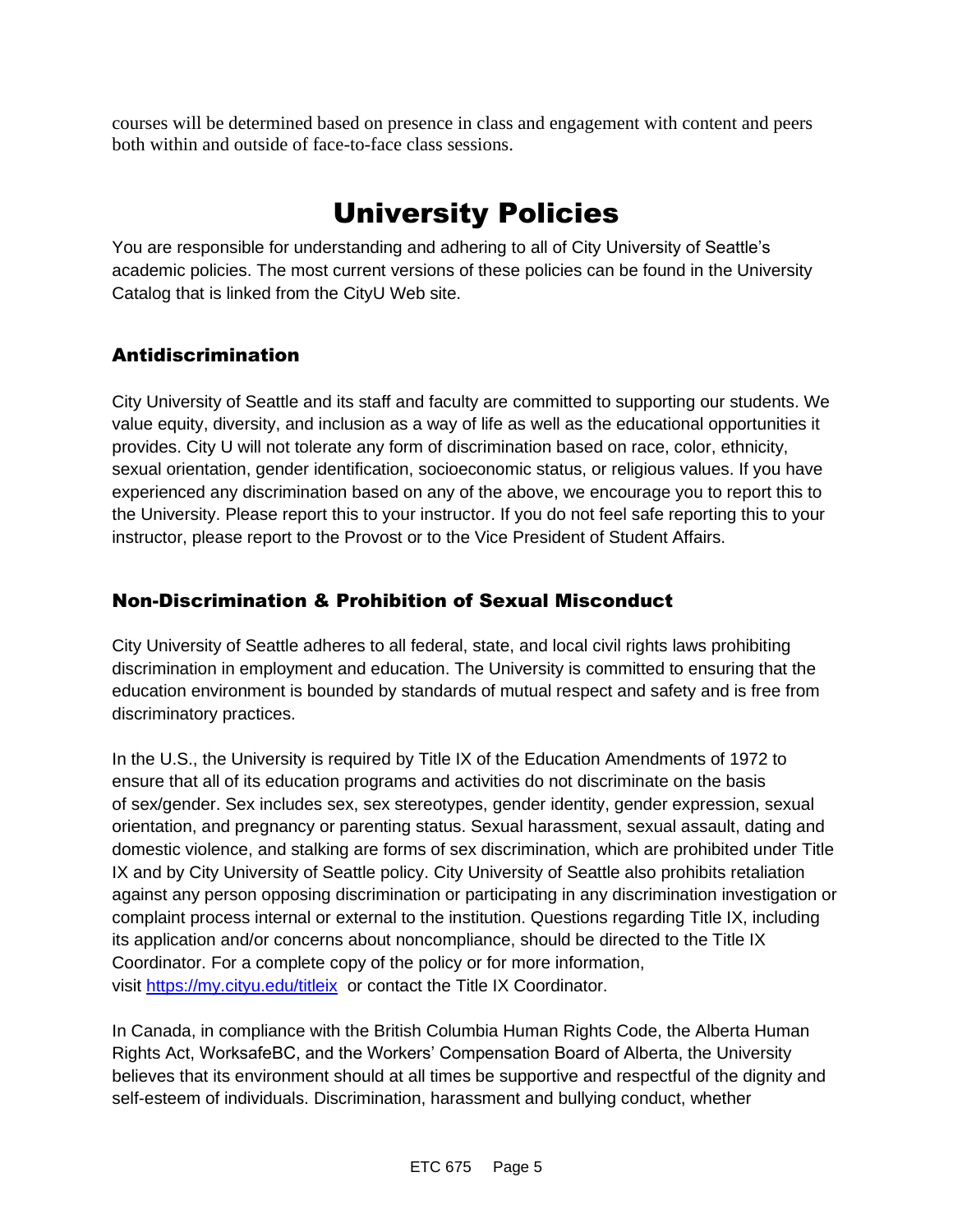through person-to-person behaviour or via electronic communications such as email or social media is not acceptable and will not be tolerated. As an educational institution, it is our responsibility to cultivate an environment of excellence, equity, mutual respect and to recognize the value and potential of every individual. The University will take all necessary steps to meet or exceed the requirements of the law to prevent discrimination, harassment and bullying. The Respectful Workplace Policy for the prevention of discrimination, harassment and bullying policy and procedure can be found at [https://www.cityu.edu/discover-cityu/about-cityu/](https://nam11.safelinks.protection.outlook.com/?url=https%3A%2F%2Fwww.cityu.edu%2Fdiscover-cityu%2Fabout-cityu%2F&data=04%7C01%7Claker%40cityu.edu%7Cbc558c70c10340dbaa2408d9172365a0%7Cb3fa96d9f5154662add763d854e39e63%7C1%7C0%7C637566263054331957%7CUnknown%7CTWFpbGZsb3d8eyJWIjoiMC4wLjAwMDAiLCJQIjoiV2luMzIiLCJBTiI6Ik1haWwiLCJXVCI6Mn0%3D%7C1000&sdata=7Q6QoqwuNLfeOJPewViWSeIwRIBy%2BoqDOiP8xSHYm78%3D&reserved=0) under the Policies section or at [https://www.cityuniversity.ca/about/](https://nam11.safelinks.protection.outlook.com/?url=https%3A%2F%2Fwww.cityuniversity.ca%2Fabout%2F&data=04%7C01%7Claker%40cityu.edu%7Cbc558c70c10340dbaa2408d9172365a0%7Cb3fa96d9f5154662add763d854e39e63%7C1%7C0%7C637566263054331957%7CUnknown%7CTWFpbGZsb3d8eyJWIjoiMC4wLjAwMDAiLCJQIjoiV2luMzIiLCJBTiI6Ik1haWwiLCJXVCI6Mn0%3D%7C1000&sdata=TX6bXEiU0CC6hC1mrTnKpuJywbR06qAj7RMu8QC4RUA%3D&reserved=0)

### Religious Accommodations

City University of Seattle has a policy for accommodation of student absences or significant hardship due to reasons of faith or conscience, or for organized religious activities. The University's policy, including more information about how to request an accommodation, is available in the University Catalog and on the my.cityu.edu student portal. Accommodations must be requested by the 20% mark of this course (e.g. day 14 of a ten-week course, day 7 of a 5-week course) using the Religious Accommodations Request Form found on the student dashboard in the my.cityu.edu student portal.

### Academic Integrity

Academic integrity in students requires the pursuit of scholarly activity that is free from fraud, deception and unauthorized collaboration with other individuals. Students are responsible for understanding CityU's policy on academic integrity and adhering to its standards in meeting all course requirements. A complete copy of this policy can be found in the [University Catalog](https://nam11.safelinks.protection.outlook.com/?url=http%3A%2F%2Fwww.cityu.edu%2Fcatalog%2F&data=04%7C01%7Claker%40cityu.edu%7Cbc558c70c10340dbaa2408d9172365a0%7Cb3fa96d9f5154662add763d854e39e63%7C1%7C0%7C637566263054341952%7CUnknown%7CTWFpbGZsb3d8eyJWIjoiMC4wLjAwMDAiLCJQIjoiV2luMzIiLCJBTiI6Ik1haWwiLCJXVCI6Mn0%3D%7C1000&sdata=aL6fsSyLtVzJgdrlE9PtZXb%2F3H6wCdrvPcw4zOoEYTI%3D&reserved=0) in the section titled *Academic Integrity Policy* under *Student Rights & Responsibilities*.

### **Attendance**

Students taking courses in any format at the University are expected to be diligent in their studies and to attend class regularly. Regular class attendance is important in achieving learning outcomes in the course and may be a valid consideration in determining the final grade. For classes where a physical presence is required, a student has attended if they are present at any time during the class session. For online classes, a student has attended if they have posted or submitted an assignment. A complete copy of this policy can be found in the [University Catalog](https://nam11.safelinks.protection.outlook.com/?url=http%3A%2F%2Fwww.cityu.edu%2Fcatalog%2F&data=04%7C01%7Claker%40cityu.edu%7Cbc558c70c10340dbaa2408d9172365a0%7Cb3fa96d9f5154662add763d854e39e63%7C1%7C0%7C637566263054341952%7CUnknown%7CTWFpbGZsb3d8eyJWIjoiMC4wLjAwMDAiLCJQIjoiV2luMzIiLCJBTiI6Ik1haWwiLCJXVCI6Mn0%3D%7C1000&sdata=aL6fsSyLtVzJgdrlE9PtZXb%2F3H6wCdrvPcw4zOoEYTI%3D&reserved=0) in the section titled *Attendance* under *Student Rights & Responsibilities*.